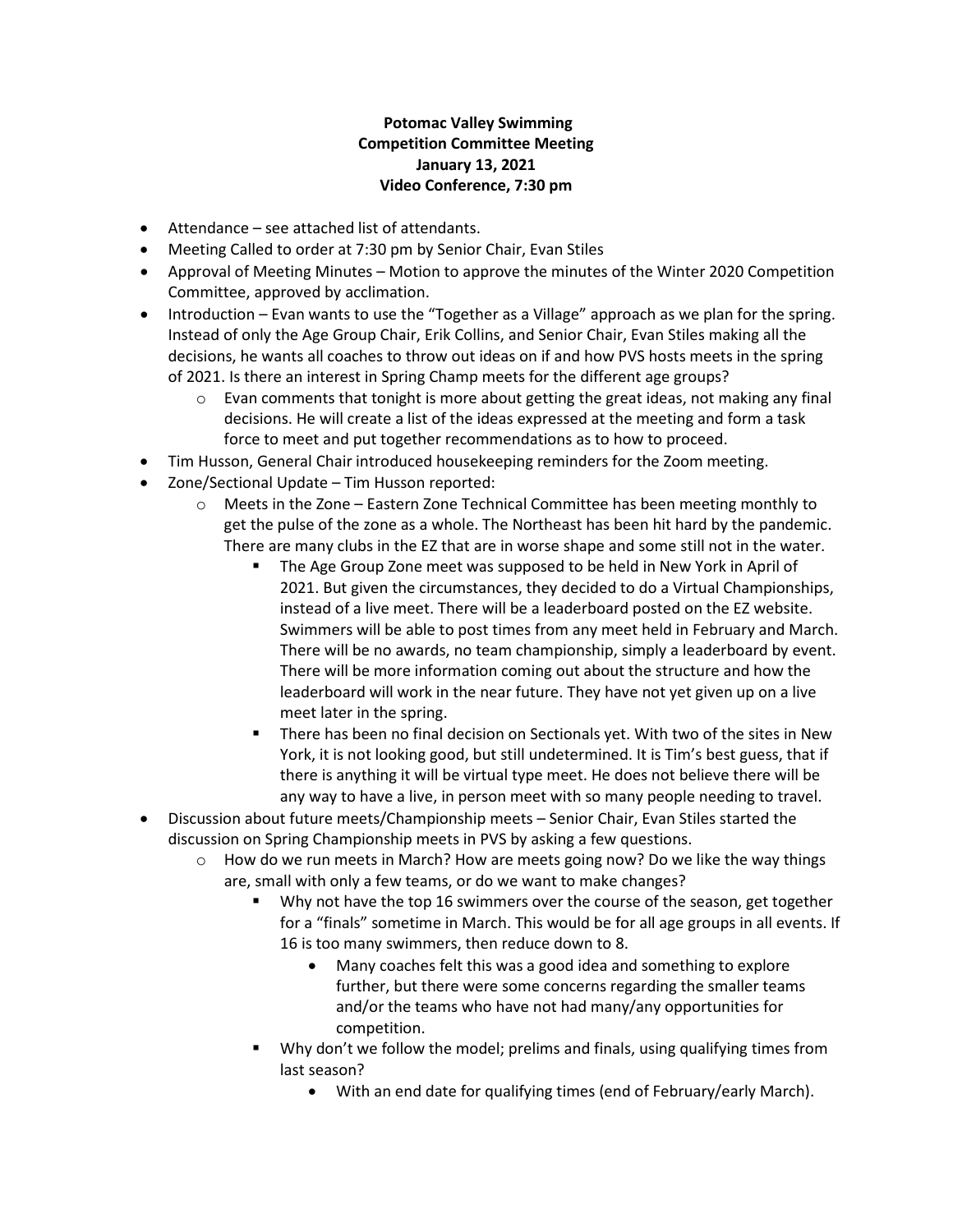- To expand on the "Top 16" ideas, what about, top 16 at the end of the season, then the next 8, with a time standard?
- What is the goal of any of these meets? There are a lot of teams in PVS, each with their own unique needs. Do we only cater to the top 16 or do we look at a broader group? Maybe a survey should be sent out to see what the needs are for each team. We should start with the big picture and then figure things out from there.
- What is the percentage of how many of our swimmers are actually competing? Tim commented that roughly 2100 athletes have competed at least once through December. Which is approximately 30%. There are more meets scheduled in January and February, so that amount is likely to increase.
- Do we have to hold championship meets in March? Or could we push it to April or May? With Easter being April 4, we could hold meets later in April or early Mary. Hopefully by then more will have been vaccinated and maybe restrictions will start easing up.
	- We would like to think the situation will be better later in the spring, but we really have no idea.
- **Since this is now an Olympic Year, will clubs be looking for Long Course?** 
	- We should try to service our entire population, not just the highest level.
- It was expressed that if we try to service everyone, we will ultimately service no one.
- Pool capacity seems to range from 80 to over 100 in most facilities, which are extremely limited.
	- We all need to think about how we can deal with limited numbers, service our teams and athletes in the best way possible.
	- Those who are in the elite group and preparing for trials, are being serviced. We need to focus on the others.
- MEL commented that less than 5% of RMSC athletes have been able to compete. This is not just a small team problem, but there are other clubs, especially in Montgomery County that cannot host/hold meets.
	- If there is a concept that allows some to compete and others cannot, it may just be the way it is and can not be helped. Similar to the way some clubs can practice and others cannot.
- Tim noted that times from unsanctioned meets cannot go into SWIMS, but each LSC can allow unsanctioned times to be used for qualifying for LSC meets.
- There was a general consensus that any of the swimmers who decide to compete in out of town meets, such as NCSA and others, will not be allowed to also participate in PVS spring "championship" meets. This will help give the opportunities to compete to as many athletes as possible. There is a precedent for this type of policy.
- In looking at how many pools we might be able to afford, Tim noted that we budgeted for Jr/Sr Champs and AG Champs at UMD, we have "at least" that much in the budget for various pools. Ellen Colket, the Finance Vice Chair agreed. Keep in mind, the more pools that are rented with the reduced numbers in participants, the more difficult it will be.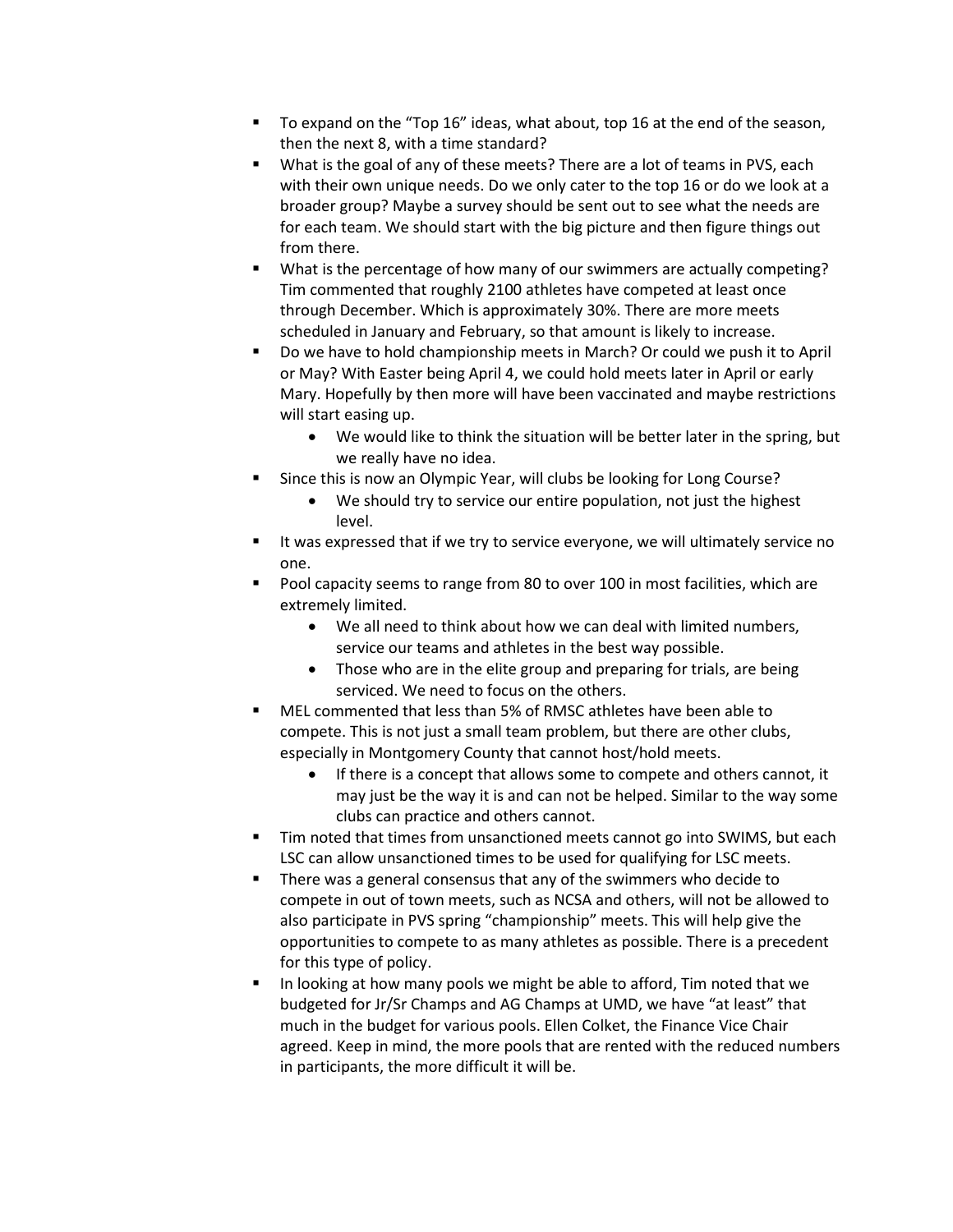- Equipment and officials might be limiting as well, if there are multiple sites needed on the same weekend.
- There is already money in the budget, and there is other money we could move around if needed.
- It may be difficult to find enough pools to service all the swimmers.
- $\circ$  There are approximately 10 pools currently being used for PVS meets, they are only in Virginia. DC Prince George's County, and Montgomery County are currently not allowing any competitions.
- $\circ$  How important is it to have a "Championship Meet" or should we just continue to provide opportunities to as many swimmers as possible?
- o One possible proposed meet schedule for Junior/Senior Champs April 15-18, in 2 facilities that allow 8-10 lanes of competition and continuous warm up/cool down. With 2 prelims sessions and 1 finals (no TT, no relays, no bonus). For QT…look at what the numbers allowed. For Age Group Champ - April 22-25, in 2-3 facilities with 8-10 lanes and continuous warm up/cool down. 3 sessions for prelims and one finals…QT based on what the numbers allow.
	- These ideas are based on the championship meets Virginia Swimming is planning for this spring.
- $\circ$  While e could try to split the the meets by male/female or by age group, we know this can be hard for smaller clubs. But it would be a better competitive environment.
- $\circ$  Some feel this year it is more about getting the opportunity to swim, not as important on how they placed.
- $\circ$  Since PVS was able to host 18&U Champs in December, it might be hard to tell the community that we cannot do anything in the spring. They may be small but we should try to do something.
- o A spring "championship" meet, might help to give some swimmers a purpose.
- $\circ$  OCCS did two prelim/finals meets in 4 days in Decembers with lot of small sessions. They only allowed 3 events per session.
	- These were long days but was a way to maximize time at the pool.
	- **Ellen was the Meet Referee and commented that Aaron did a great job hosting** the meet and feels the kids are getting used to the protocols.
- $\circ$  If we pushed later in the spring, what is the latest we would want to go?
	- Will look for dates first; mid-March to mid-April to begin with.
- o What is Olympic Trials going to look like?
	- USA Swimming has not made any final decisions yet. There will be a meet, but they have not decided what the format will look like yet.
- Discussion about Long Course Schedule What do we think we can do this summer for Long Course? We need to have a basic plan.
	- $\circ$  Maybe start the summer with Short Course Meters and then season culminating with Long Course?
		- In the summer, outdoor pools are not lacking and most are Short Course Meters.
	- $\circ$  RMSC coaches feel the outdoor pools in Montgomery County will open this summer. MEL commented that the Rockville City plans to open the outdoor pools around April 1. He doesn't think that there will be any competitions in Montgomery County for a while.
	- o We still have the summer Long Course time reserved in the various Fairfax County facilities. As we get closer, we will be able to decide what we do with them.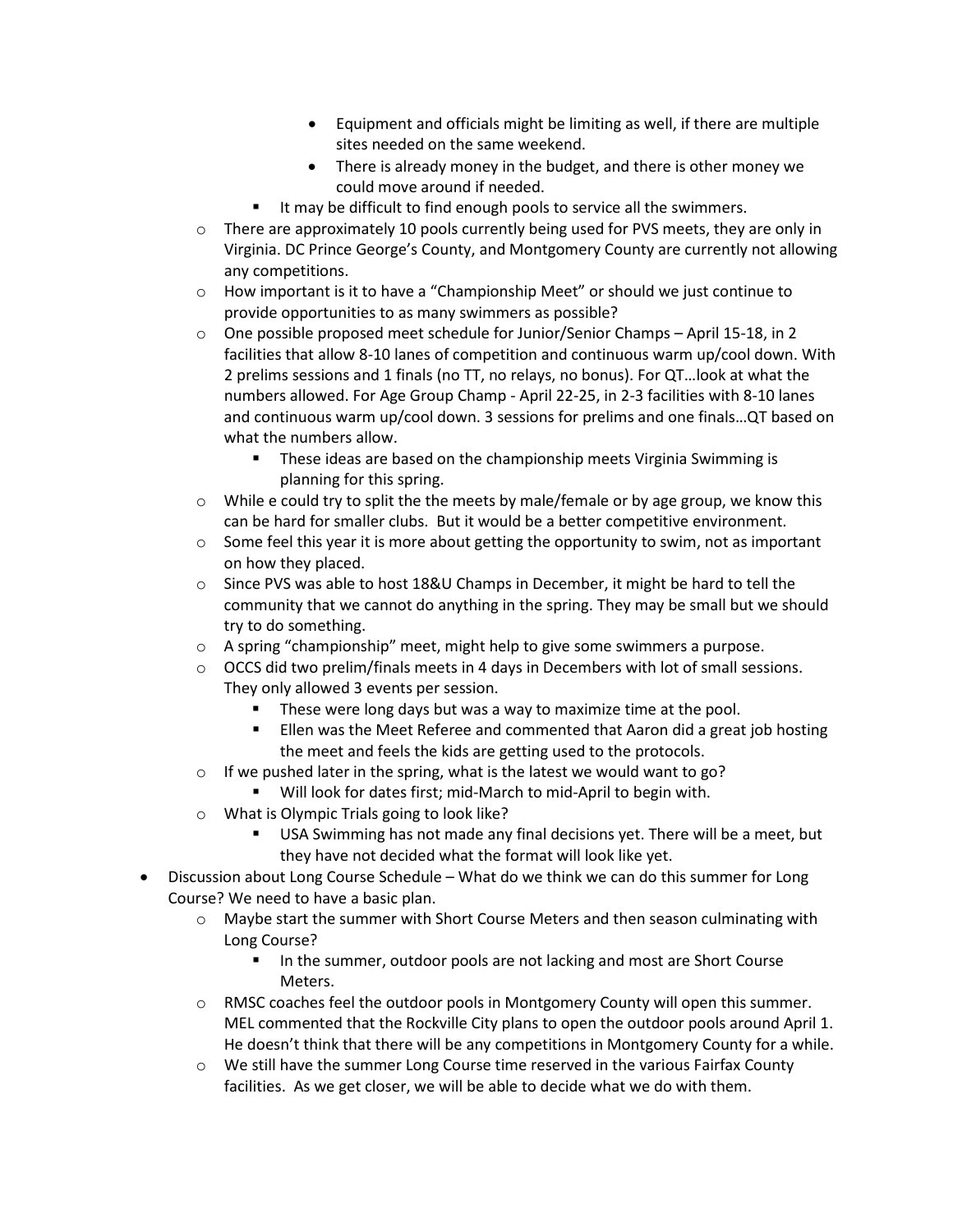- o Chris Natoli (on the USA Swimming Senior Development Committee) commented that USA Swimming is looking to do something similar to the 18 & Under Champs, like they did in December for the month of March. It is be similar/parallel to the December meet with qualifying times. So that might be an option for the higher end athletes. If we do that then maybe we can move the younger swimmers to April. He noted that information will be released once they finalize the plans.
- Is there any protocol in PVS that if anyone travels outside the LSC they have to quarantine upon return? Does PVS have any policies regarding this?
	- $\circ$  At this time, PVS does not have any policy about this. We defer to the state and local policies. But clubs might have their own policies and many do. Maryland does have travel restrictions/travel policies…if you go outside the DMV plus any contiguous states (WV, PA, DE) if you travel you have to quarantine for 10 days and/or produce a negative test.
- 2021-2022 PVS Meet Schedule Schedule was proposed, January Distance (Jan 8-9), 14 & U Champs (March 10-13). We will send this to the board and softly approve the 2021-2022 PVS meet schedule.
- Additional Discussion items If there are any meets with extra space please contact MEL at RMSC. They are looking for competition opportunities for their athletes.
- Adjournment Everyone was thanked for participating and adjourned.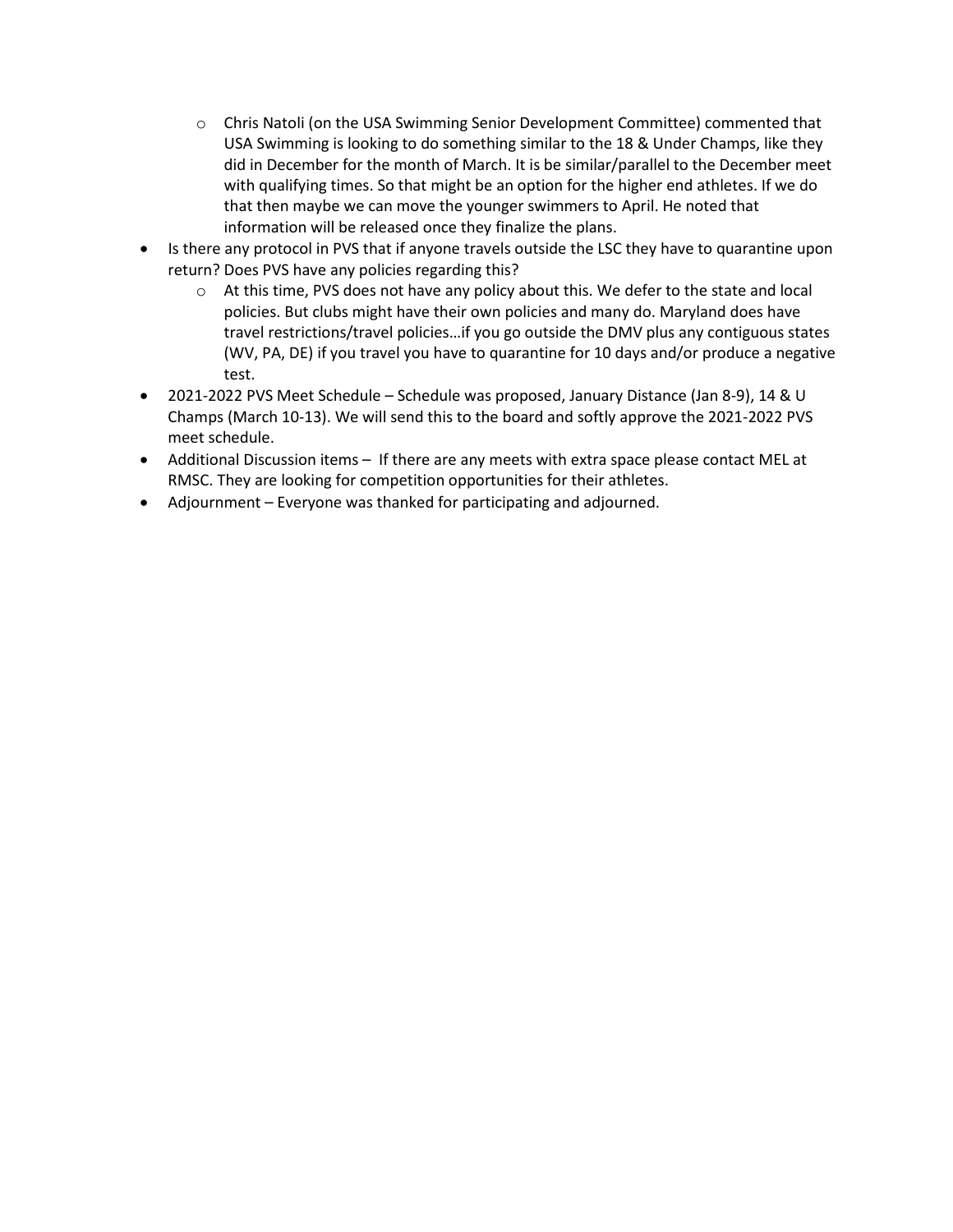| Name                             | Club/Representing                |
|----------------------------------|----------------------------------|
| <b>Tim Husson</b>                | <b>PVS</b>                       |
| Mark Eldridge                    | <b>RMSC</b>                      |
| <b>Shelley Gesker</b>            | <b>YORK</b>                      |
| Mat Campet                       | <b>YORK</b>                      |
| <b>Beth Sellers</b>              | <b>PGKS</b>                      |
| Jenni Halem                      | <b>TIBU</b>                      |
| <b>Thomas Ugast</b>              | <b>NCAP</b>                      |
| Nicole Linn                      | <b>NCAP</b>                      |
| Teresa Meike                     | SNOW                             |
| Karyn McCannon                   | <b>NCAP</b>                      |
| <b>Greg York</b>                 | <b>YORK</b>                      |
| <b>Evan Stiles</b>               | PVS - Sr. Chair                  |
| Lance Page                       | <b>TANK</b>                      |
| <b>Terri Marlin</b>              | <b>PVS</b>                       |
| John Tollefson                   | <b>TOLL</b>                      |
| Ray Benecki                      | <b>FISH</b>                      |
| <b>Erik Collins</b>              | PVS - AG Chair                   |
| Ailynn Park                      | <b>APAC</b>                      |
| <b>Chris Natoli</b>              | <b>NCAP</b>                      |
| <b>Heather Haddock</b>           | <b>MAKO</b>                      |
| Robert Walker                    | ASA                              |
| Ellen Colket                     | <b>PVS</b>                       |
| Aaron Dean                       | <b>OCCS</b>                      |
| Jason Blanken                    | ASA                              |
| Lynne Gerlach                    | <b>MSSC</b>                      |
| David Chu                        | <b>MAC</b>                       |
| <b>Reid Owen</b>                 | PM                               |
| Ian Handerhan                    | <b>SDS</b>                       |
| <b>Henry Tollefson</b>           | TOLL                             |
| Brian J. Thomas                  | GWU                              |
| Mark Faherty_NCAP (Mark Faherty) | <b>NCAP</b>                      |
| Jeremy Cochran                   | <b>NCAP</b>                      |
| <b>Brian Cheng</b>               | <b>RMSC</b>                      |
| Dave Arluck                      | <b>GUEST - Fitter and Faster</b> |
| Paris Jacobs                     | <b>MACH</b>                      |
| Peter Morgan                     | <b>NCAP</b>                      |
| 15714364433                      |                                  |
| Rebecca Fayed                    | ASA                              |
| <b>Trish Buswell</b>             | <b>NCAP</b>                      |
| <b>Margaret Williams</b>         | Unattached                       |
| Peter Ward                       | <b>MAKO</b>                      |
| Shanna Howat                     | Guest                            |
| Jason Cochran                    | <b>MACH</b>                      |
| Manga Dalizu                     | FAST                             |
| <b>Bridget Dromerick</b>         | ASA                              |
| Rob Green                        | <b>DCPR</b>                      |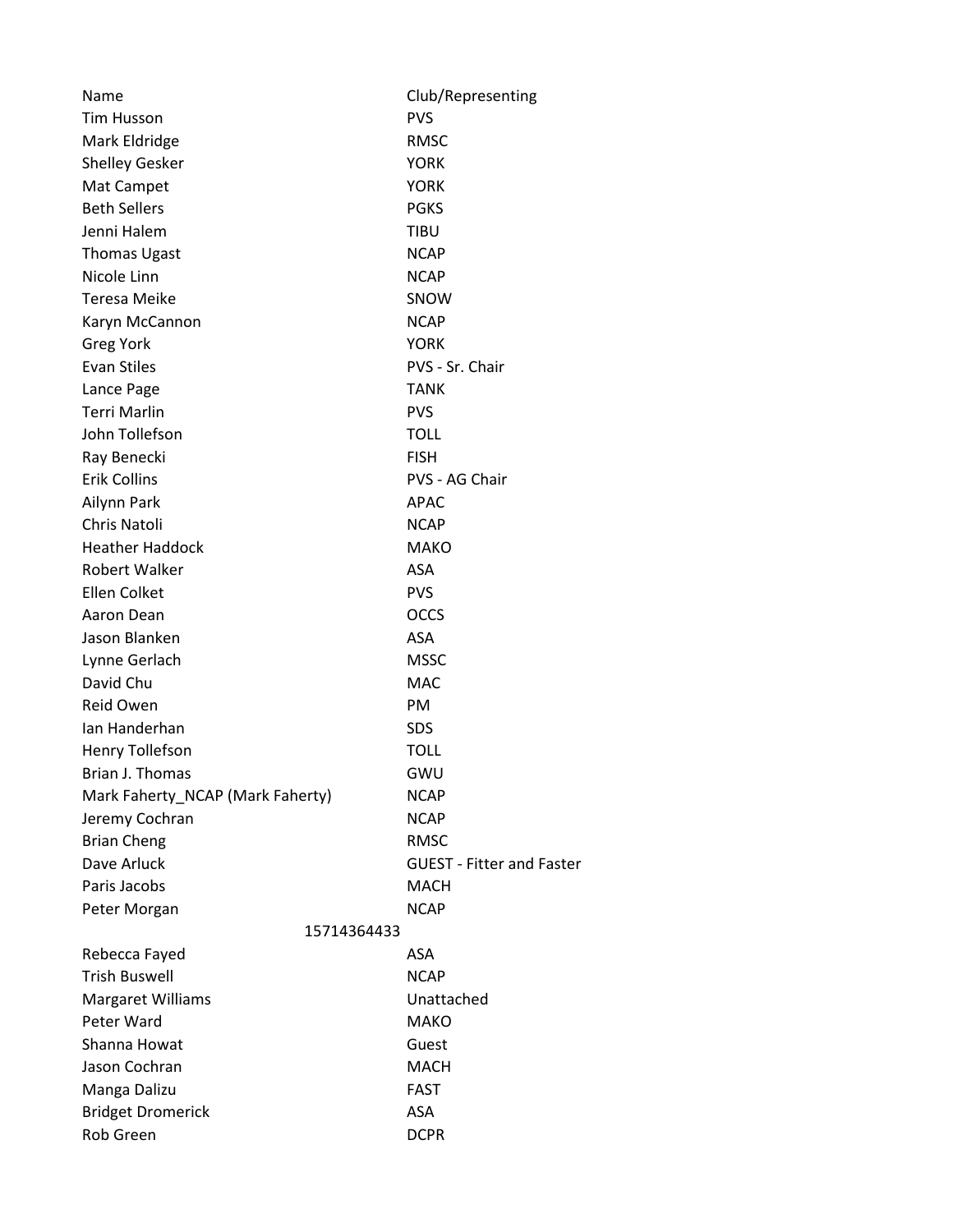| <b>Rob Green</b> | <b>DCPR</b> |
|------------------|-------------|
| Paige Alona Sass | <b>SDS</b>  |
| Julia Koczot     | <b>FXFX</b> |
| Michael Kraeuter | <b>BWST</b> |
| Yolanda Perry    | Guest       |
| Jason Adler      | <b>NCAP</b> |
| Joe Flaherty     | JFD         |